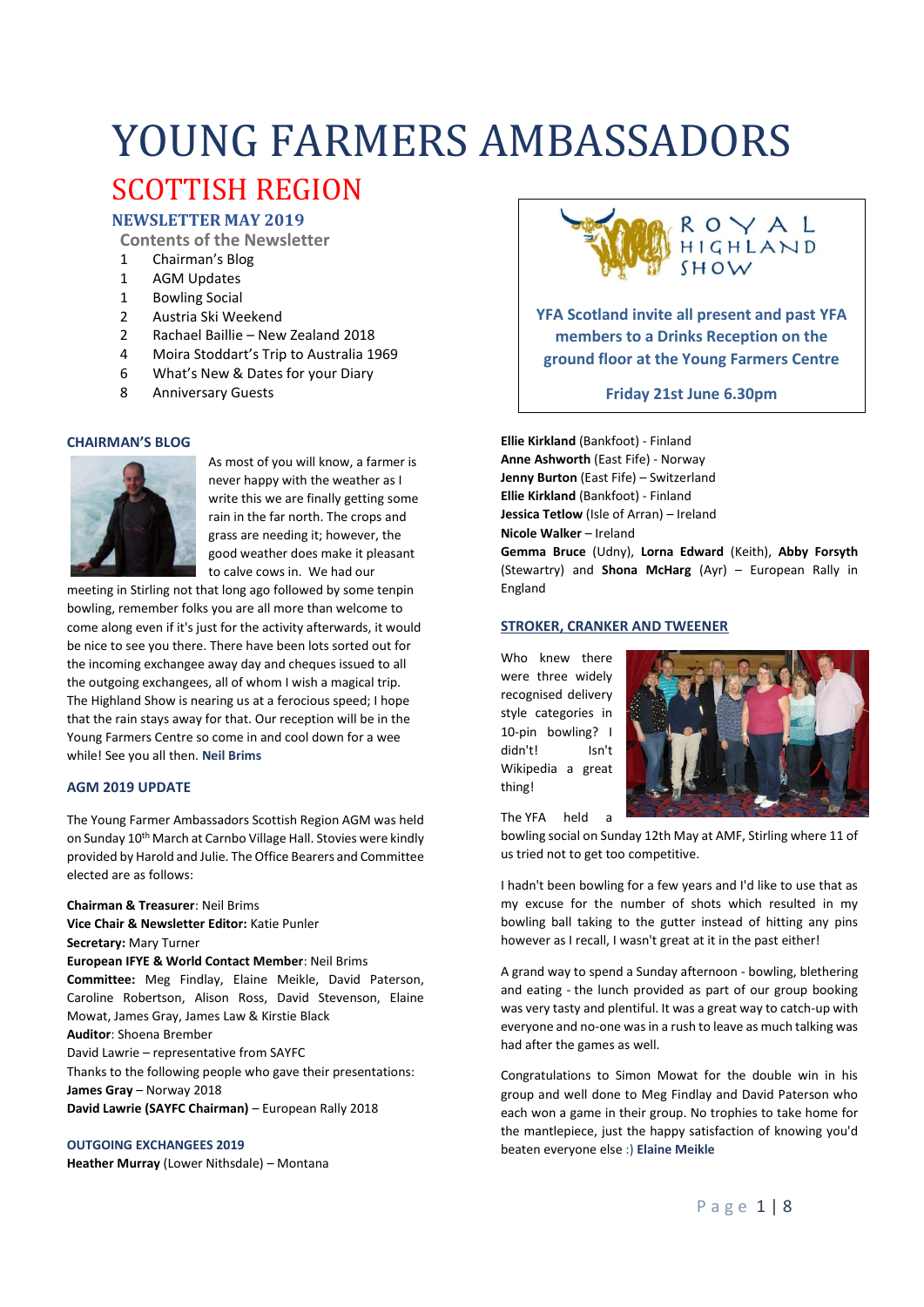#### **IFYE AUSTRIA SKI TRIP**

In March this year, Neil and I headed off to Saalbach, Austria to represent Scotland at the IFYE Austrian Ski Weekend. We arrived in Salzburg where we met with fellow IFYEs Franz Winkler from Austria and Carolyn Gehrke from IL, USA. We stayed at Franz's parents farm in Seekirchen for the first night. Austria was celebrating Mardi Gras Carnival whilst we were there – a celebration to mark the beginning of Lent. To celebrate, we joined Franz's traditional Austrian dance group for a night of Austrian bowling in fancy dress and ate some traditional Faschingskrapfen – a delicious apricot filled donut.



We spent the next day touring round the beautiful city of Salzburg before travelling to Saalbach for the ski weekend to begin. We picked up our snowboarding equipment en route and arrived at

the Hfopsonton Resort ready for the weekend. On the Friday night we got a lift to the top of the Mountain by the ski track machine and spent our night in the bar catching up, enjoying the company and sampling some local Schnapps. We enjoyed some classic Apres-ski games including hammering nails in to a giant log with the flat edge of a hammer and then outside for a big snowball fight. After a few hours in the



bar, we then grabbed some sledges and raced down to the bottom of the mountain. What an adrenaline rush sledging down the mountain in the pitch dark with no breaks or steering... My highlight of the whole weekend!

We were up bright and early the next day to hit the slopes first thing. It was snowing very heavy in the morning which made visibility going down pretty challenging. We spent the day between the slopes and the bars and had an excellent day snowboarding. Being a complete beginner, I was worried I wouldn't be able to enjoy it as much but we just went for it and had an absolute blast. There were plenty of falls and bruises to show for it but the day was great fun and the views up in the mountains were incredible. We finished the day in the bar at the bottom of the mountain where we enjoyed the music and sampled a few more drinks, including a unique shot of tequila with cheese wrapped in bacon.

That night we went for dinner in a local restaurant where we cooked our own food on a burning metal 'hat'. The food, schnapps and company were top class that night and it seemed the trip was coming to an end all too quickly.

The hospitality and food we experienced in Austria was excellent and the weekend was a great laugh from start to finish. I will definitely be looking to attend future IFYE Ski Weekends and would recommend anyone, skier/snowboarder or not to give it a try. **Katie Punler**



#### **RACHAEL BAILLIE'S TRIP TO NEW ZEALAND 2018**

On 11th June I landed in a very rainy Auckland, where I was met at the airport by Pip Beauchamp, the Territory Manager for the Northern Region. Pip was one of 6 Territory Managers for New Zealand Young Farmers and their role included supporting the effective delivery of the NZYF Clubs and School Engagement Strategy. As part of this, Pip had a strong involvement with TeenAg clubs throughout his region. TeenAg is a programme run under the NZYF umbrella, the clubs are run through schools and aim to introduce and promote a positive picture about agriculture and agricultural careers from an early age. Our first stop was to a TeenAg meeting at Rosehill College in South Auckland where I chatted to members about Scottish Young Farmers and my experiences. After a busy first day followed by a one-night host stay, I was then hosted in Albany and Mangawhai for another 2 one-night stays, where I met some of the local young farmers.

#### **Waikato/Bay of Plenty**



I got collected by Pip at 6:30am the next morning to head down to Fieldays, the largest agribusiness event in the Southern Hemisphere which attracts over 130,000

people every year. It felt very similar to our Royal Highland Show, minus the livestock! I spent the day wandering around the event before meeting my next host Richard Waugh in the afternoon. Richard lived on a dairy farm just outside Matamata, and I got a quick tour of it before heading into town for dinner with YFC. The next morning, we headed to nearby Hobbiton for a set tour on Alexander Farm, a fully operational 1,250-acre sheep farm in the heart of the Waikato. Even for someone who isn't the biggest Lord of The Rings fan, this was a super cool place. We spent the afternoon in a very sunny Tauranga, and climbed Mt Maunganui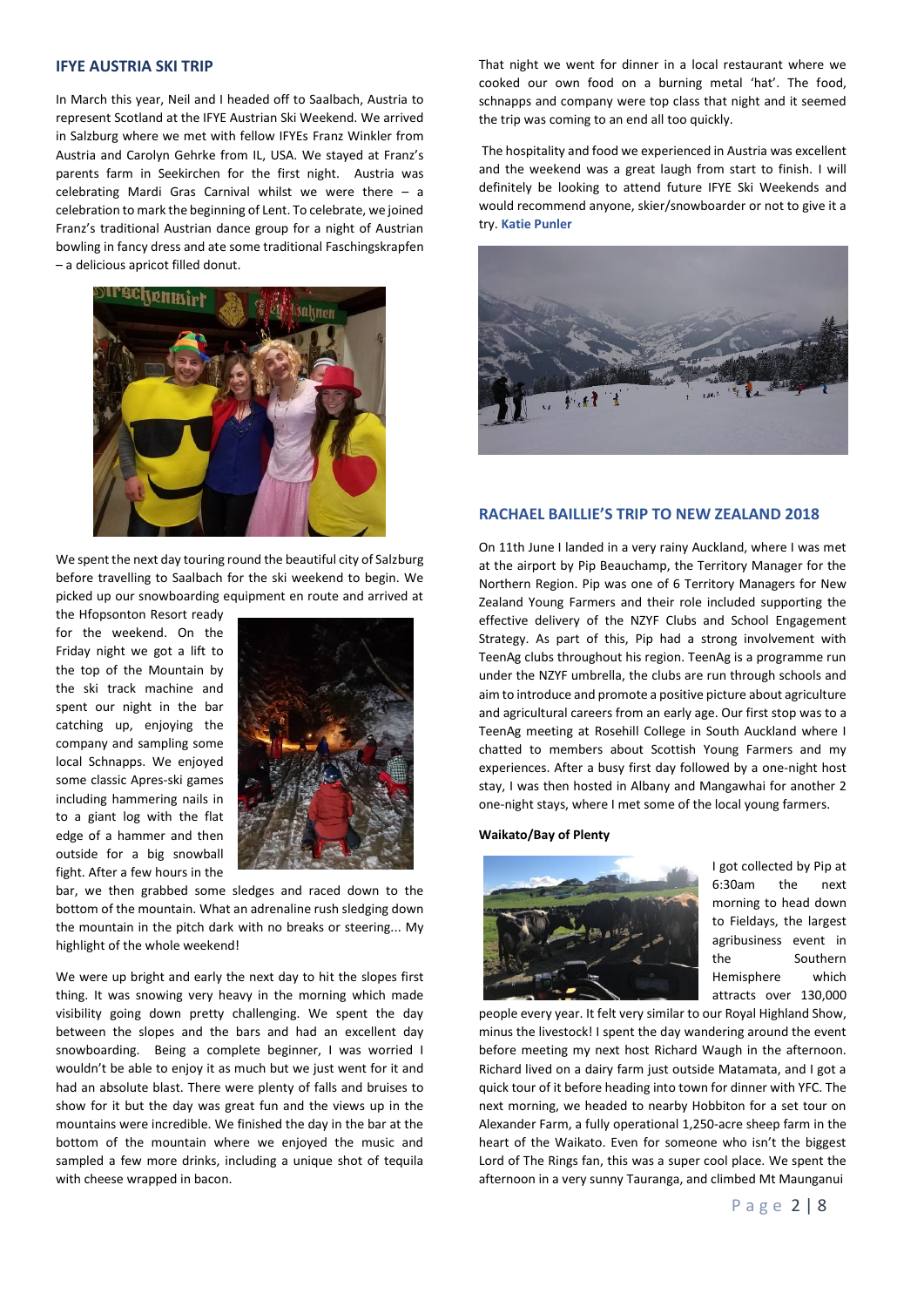which gave some fab views. In the evening we went to the Fieldays Party in Hamilton.

The next day we drove to Cambridge



to meet my next host, Rose DeHaan, who took me to her 2,000 hectare family farm outside Otorohanga where I would be staying for 4 nights. It was interesting to compare the set-up of their sheep and beef farm to my own family farm. Whilst there, we went goat hunting with a family friend, a first for me! The goats were hunted regularly to be used as dog food. My second day with the family was spent with sister, Sarah. Sarah worked at nearby Waitomo Adventures and so was able to put me on a 7-hour caving trip free of charge. It started with a 100m abseil and finished lying on rocks looking at the glow-worms on the roof of the cave. This was definitely one of my favourite days of my trip. My final day was spent with mum, Doreen, visiting the local Kiwi House where I got to see one of the famous birds up close.

#### **Taranaki/Manawatu**

I got a bus to Palmerston North to meet my next host, Tara Miller. Tara had recently started working for her brother James, on their dairy farm outside Stratford. I spent a week with Tara, and although the weather was not the kindest to us, I got to see a lot including the annual Hereford and Angus stud bull sale. A Hereford topped the sale at \$10k with the top Angus price being \$8.5k. That evening I attended South Taranaki YFC new members night, the average age for these new members were about 10 years above that of ours at home. I also spent a day with Tara's friends, Demi and Mick who kindly let me ride their horse, a small taste of home. During my time with Tara I also visited Rotokare National Park, here there had been \$2m spent on pest proof fences allowing for high level restoration.

#### **East Coast**

I travelled by bus to New Plymouth where I was met by Fletch Edwards, whose partner, Kim Shaw, I would be staying with that night. Fletch was a member of the Ashley Clinton YFC. Kim stayed in Waipukurau and so on the journey across we stopped at Te Apti windfarm- it had 55 turbines and was the first in NZ to supply to the grid. We met Kim in the late afternoon and headed out to visit the nearby longest place name in the world before dinner.

Next host, NZYF board member and runner up FMG Young Farmer of the Year 2017, Hamish Best. I spent a day with Hamish, who was a Field Rep for PGG Wrightston, an agricultural supply business. We spent the morning measuring and working out dry matter percentages of kale which would be used for winter grazing. In the evening I was picked up by my next host, Kahlia Fryer, and taken out for dinner with Tikokino YFC before heading to spend the night on her 150-hectare dairy farm.

Next day Kahlia took me to her friend Izzy's work place, a deer farm. This was a new experience for me and I found it very interesting. Deer farming was a lot more common in New Zealand and this particular farm was one of 3 units owned by the same farmer in the area. The afternoon was spent helping Hamish dagging lambs (the removal of dirty, wet wool from around tail of sheep), another new experience for me.

The following morning Hamish took me to meet Nick Bailey and his partner Kerriann just outside Masterton: the family moved from England to New Zealand 15 years ago, having fallen in love with the place. After dinner Nick took me to meet my next host, Sarah Crofoot. Sarah's family owned Castlepoint Station, a 7,290-acre beef and sheep farm on the Wairarapa coast. However, I spent the next few days in her apartment in Wellington, where she worked for Federated Farmers. It was a chance to explore Wellington.



**Otago/Southland**

The next morning, I was met in Invercargill by Ngaire Peek, my host for the evening. Ngaire currently worked as a bank manager but was in the process of securing a job as a shepherdess on a farm near Inverness.

On 5th July I attended the opening ceremony and parade for the FMG Young Farmer of The Year Grand Final in Invercargill. FMG Young Farmer of the Year is the flagship event for New Zealand Young Farmers and is held in high esteem among the rural community, and every year up to 300 contestants battle it out for the top spot. Throughout the country 22 District Finals are held between October and December. The top contestants from each District Contest and Skills Day progress through to their local

Regional Final which are held from February to April. The seven top Regional Finalists become the Grand Finalists and will battle it out in July for the title – FMG Young Farmer of the Year. The contestants were battling for over \$300,000 in prizes from ten sponsors. That evening I attended the 50th Year Celebration Dinner at Stadium Southland where all previous winners were presented with celebratory medals.



The next day I attended the practical day where I watched the finalists work on their farm let's as well as various modules including land surveying and electrical safety. The day finished with the 'agrisports competition' which was effectively a farming obstacle race including shearing and felling trees. The practical day also included the national stockjudging, fencing and clay pigeon shooting competitions. I thoroughly enjoyed my time at Grand Final and would go as far to say it was the highlight of my trip. It was nice to be able to see my hosts from weeks previous again as well as meeting new people. I strongly feel a competition of this size and scale is something SAYFC should look at introducing.

#### **Aorangi**

The next morning, I left with my next host, Nicola Blowey who lived and worked on a dairy farm outside Fairlie and was a member of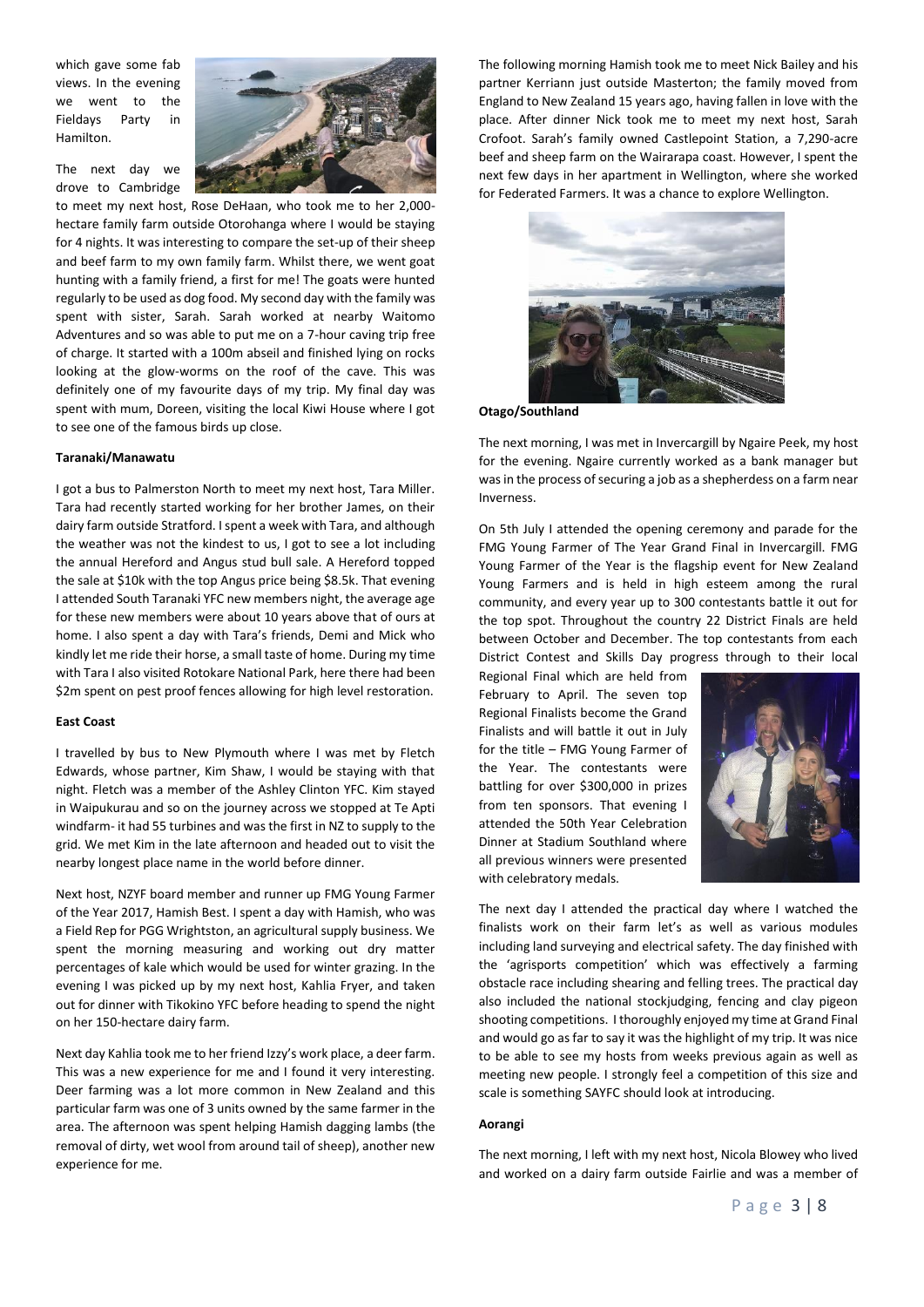Mackenzie YFC. We broke up the long journey North with lunch in Dunedin and a visit to the famous Moeraki Boulders.

# **MOIRA JOHNSTON (STODDART) AUSTRALIA 1969**

I spent 5 days with Nicola and during this time she kindly gave me her car so I could do some solo exploring. On my first day I drove to nearby Lake Tekapo and Lake Pukaki, as well as heading up Mt John to the observatory to get a better view. The lakes were fab and made for some very cool photos.



#### **Tasman**

I had a couple of one-night host stays, including a visit to Christchurch. We explored the city and saw the devastating damage from the earthquake of 2011. My next host, Cheyenne Wilson in Culverden had recently started managing a dairy farm and had been a finalist in Young Maori Farmer of The Year 2018. The next couple of days were spent pushing heifers onto the rotary platform for the first time, this was hard work taking up most of our days, however it was good to get hands-on on the farm.

On 19th July Cheyenne drove me to meet my next host, Marty Bates and partner Vanessa, in Woodend. The next day I went exploring the area with Marty. He took me to Lake Coleridge and the power station, New Zealand Governments first hydroelectric power station. We also went to Castle Hill, a piece of farmland which was once named the "spiritual centre of the universe". The area had also been used in scenes of Narnia. Now to my last host Rachel, who lives in Christchurch and we spent the day exploring more of the city, with Rachel taking me a drive around the areas that had been 'red-zoned' after the earthquakes, meaning people's homes had been demolished and the areas lay derelict. Rachel had been in Christchurch at the time of the earthquakes and so it was interesting to hear first-hand accounts. Time to go to the airport for the long journey home



With thanks to all organisations, including YFA for their contributions to a wonderful trip, **Rachael**

Fifty years ago, in 1969, Brian Shaw from Lockerbie and myself from Penicuik, were privileged to be selected to travel to Australia on an exchange visit representing Scotland. The other YFA ambassadors to Australia from UK were Sue Crawley from Buckinghamshire, Anna Dunn from Bangor, NI, Bob Richards from Gloucestershire and Neville Stangroom from Norfolk.



We sailed to Australia on board the P&O ocean liner "Oriana". The journey took 25 days from Southampton to Melbourne via South Africa and was sponsored by P&O shipping line who transported the six of us from the UK, as first-class passengers, free of charge. That in itself was a fantastic journey!



We were paired to tour two States as follows: Bob Richards and I, Victoria and Western Australia; Brian Shaw and Sue Crawley, New South Wales and South Australia; Anna Dunn and Neville Stangroom, Queensland and Tasmania.

From the end of April until the end of July, as a guest of the Senior Young Farmers of Victoria, I stayed with six host families for two weeks at a time. Three dairy farms I stayed on in Victoria were: 1) 70 miles SE of Melbourne at Kongwak, Gippsland with hilly terrain which had been cleared of timber by the early settlers; 2) in the most easterly point of Victoria at Cann Valley heavily forested with gum trees on the surrounding hills and high rainfall of 40"; 3) mid north Victoria in the Murray Goulburn region near Shepperton which was flattish terrain requiring irrigation. All had jersey cows and most of the milk was turned into butter and cream. Whole milk cost 1/6d a pint (7½p) and butter cost around 5/- (25p) per lb, which was expensive in those days. I stayed on a poultry farm on the outskirts of Bendigo in central Victoria with a flock of 6,000 indoor kept Leghorn X Australorp laying hens. There were very few large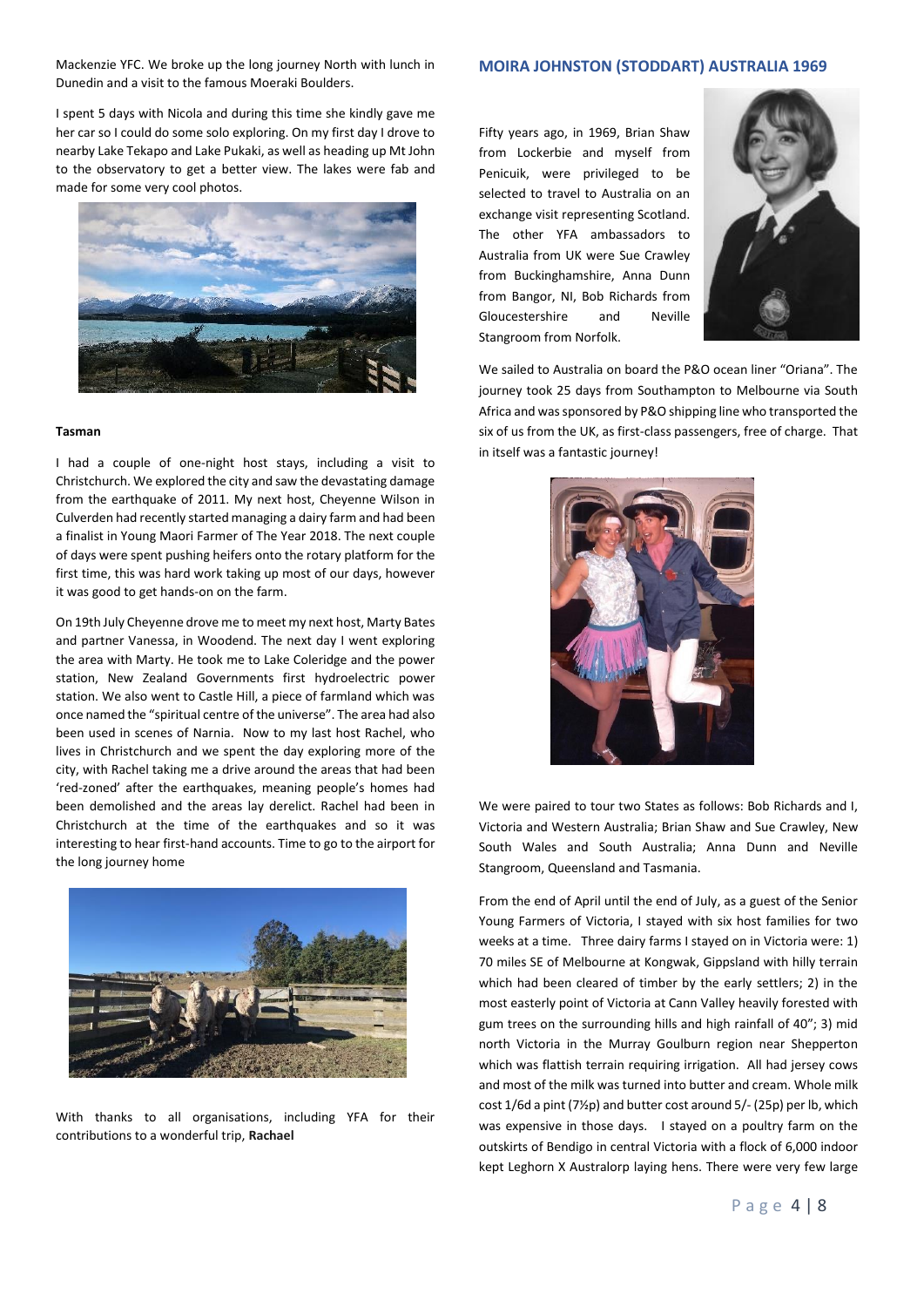poultry units in Australia apart from around the major cities. Eggs sold for 6/-to 7/- per dozen. I stayed on two wheat growing farms, one at Buckrabanyule in north west Victoria which also had sheep, the other had Hereford and Murray Grey beef cattle at Edenhope in west Victoria close to the border with South Australia. Merino fleeces yielded 10 to 13lb of wool which sold for 4/- per lb. A shearer could shear a sheep in 3 minutes earning £10 /100 sheep.

During my time in Victoria we rode horses to check the cattle and sheep which I revelled in. I even saw a team of 10 Clydesdales, harnessed side by side, sowing wheat. Amongst other things I visited a wool grading store, coal mine, appeared on TV and was interviewed by newspaper and radio reporters, gave talks to schools, WI's, young farmers and even girl guides. Flew in small aeroplanes over the Victorian countryside, the Murray River and Snowy Mountains of New South Wales. I enjoyed a fabulous trip by car into South Australia viewing the beautiful Blue Lake, Mt Gambier, the limestone caves at Naracoorte and superb Hereford cattle and Merino sheep. I watched Aussie Rules football, attended the Young Farmers State Conference, local dances and balls learning the Gypsy Tap, Tangoette and Parma Waltz. Very different dances to those I was used to!

At the end of July, we six UK exchangees were invited to a reception and lunch in our honour in Sydney as guests of P&O. We really enjoyed meeting up again and spent a few days free time exploring Sydney and Canberra. I then took a bus trip up the east coast to Brisbane for 4 days, before flying back to Melbourne to take the trans Australian train 2,000 miles across Australia via Adelaide to Perth in Western Australia. Journey took 3 nights and 2 days. 1st class travel paid by the Australian YFC!

By this time, it was August and Western Australia was already in the grip of a horrendous drought. My host families were all sheep and beef cattle farmers. I never saw a dairy cow in Western Australia. I stayed at Bruce Rock, Munglinup, Geraldton, Jerramungup and Wyalkatchem. Some of the farms were extremely remote. One family had been living in a shearing shed for 4 years and had just moved into a brick- built house not long before my arrival. Another host family lived 70 miles from the nearest town, in a cluster of two mobile home units and a caravan with no phone or electricity. I worked more on the farms in WA which I really enjoyed, despite the flies, dust and +35C temperatures day after day! I visited Perth show, a brush clearing demonstration using massive machinery which made our UK tractors in those days look like Dinky toys, attended a two day YF rally, incorporating all the usual competitions we are familiar with in Scotland, plus speechmaking, drama, and debating finals, a state ball and finished off with a BBQ and football match. Exhausting weekend!!

On 21st November the six of us met up again on P&O's flagship, Canberra, which had sailed to Perth from Sydney with Anna, Brian and Sue on board. Neville had previously driven over to WA and met up with Bob and I. On the way home we disembarked at Durban, hired a car and, with each of us taking our turn at the wheel, drove 1,200 miles down the East coast of Africa taking 2½

days of hard driving, to re-embark on Canberra at Cape Town. So glad we decided to make that trip.

Canberra docked at Southampton on 14th December and we all went our separate ways. The exchange visit and journey to and from Australia were fantastic. I am so grateful to the SAYFC, The Rural Youth and Young Farmers of Australia, P&0, and my parents for giving me the opportunity of a lifetime.

Some statistics relating to my exchange visit:

| Total miles travelled       | 51,362 |
|-----------------------------|--------|
| Cars travelled in           | 158    |
| Times packed my case        | 64     |
| Beds slept in               | 44     |
| Slide shows and talks given | 28     |
| Times interviewed on TV     | 2      |
| Times interviewed on radio  | 4      |
| Letters and cards written   | 304    |

Cost of trip, excluding sponsored travel and accommodation, £600 including contribution to SAYFC of £153.

Anna, Sue, Brian, Neville, Bob and I all kept in touch and have met up several times over the last 50 years. Sadly, Anna died aged 46 but she is still very much in our thoughts, especially earlier this month when we met up in Yorkshire for a 50th reunion. Fifty years on and still friends – Bob, Neville, Sue, Brian & Moira below.



Moira Johnston (Stoddart)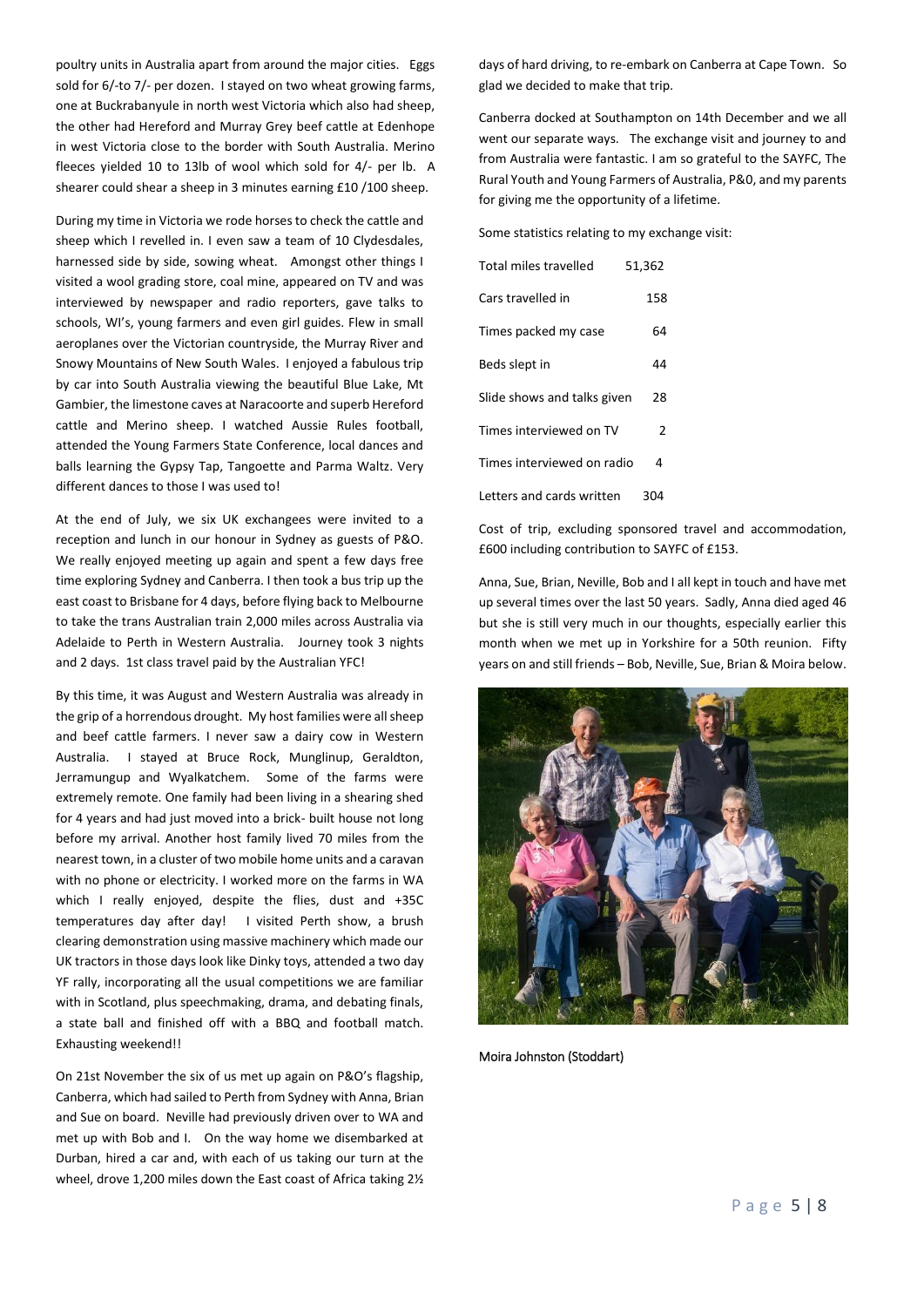### WHAT'S NEW?

Alan James of AJ Engineering & Construction Services Ltd., were awarded the trophy as the Scottish winner of the Federation of Small Business (FSB) Employer of the Year. Held at the Playfair Library, Edinburgh, Alan can be seen in the middle of the photo with the FSB Director of Communications Louise Stewart and Helen Robertson of the Skills Development Scotland Co Ltd.



#### Alan was an exchangee to USA in 1977

We all understand how exchange trips forge long lasting friendships and a recent example of this was a week-long reunion of the 1981 group to the UK from Down Under. All 6 Aussies and the surviving Kiwi, Ron Monk spent a week together on a couple of houseboats on the River Murray in South Australia. They all first met up after 30 years, then 5 years ago and now this year –



Maybe you recognise some of them - they are Leean Leverington, Colin Daley, Ron Monk, Jenny Guttler, Neil Comben, Helen White and Paul Browning. Helen attended the Drinks Reception in June 2017

# *Congratulations to*

Mairi Dick (Canada 2007) and James – a son, Sonny Isobel Swanson (Euro Rally 2013) and Jamie Welsh – a daughter, Joanna

Libby Stewart (Ireland 2010 & Canada 2014) married Allan Laing

#### Sadly, UK YFA have lost two members recently:

David Pittendrigh (the Netherlands 1957) originally from Aberdeenshire, David had been living in Suffolk for many years, he never lost his Aberdonian accent - David and Davida have

been regular attendees these past 10 years at the UK YFA Reunion.



Donald Spencer from Wales was an exchangee to the USA in 1950, and had recently attended IFYE Conferences in Wales and at Gordonstoun, as well as some YFA weekends. The photo below shows son Keith, Donald and grandson Andy – all exchangees



## **DATES FOR YOUR DIARY**

#### **Exchangee Away Day**

**Wednesday 12th June 2019**

# **UK YFA Reunion Weekend 2019**

**25th–28th October 2019 Holiday Inn, Newport, Wales**. Details and costs will be released from the Welsh organising team in the coming weeks – hope you have the dates in your diary.

# **Future IFYE Events**

**61st European IFYE Conference 12 – 18 August, 2019** to be held in Hamar, Norway – now fully booked, but 22 lucky Scots will be there to enjoy the fun at this reunion.

**2020 – Myerscough College, Preston England, from 8 – 15 August – more details to follow**

**2021 – Sweden**

**2022 - Finland**

**2022 – Austria – this will be a World Conference**

**YFA Raffle Tickets** are available. Money Prizes of £100, £50 & £25 with lots of other prizes. Please get in touch if you wish to buy some.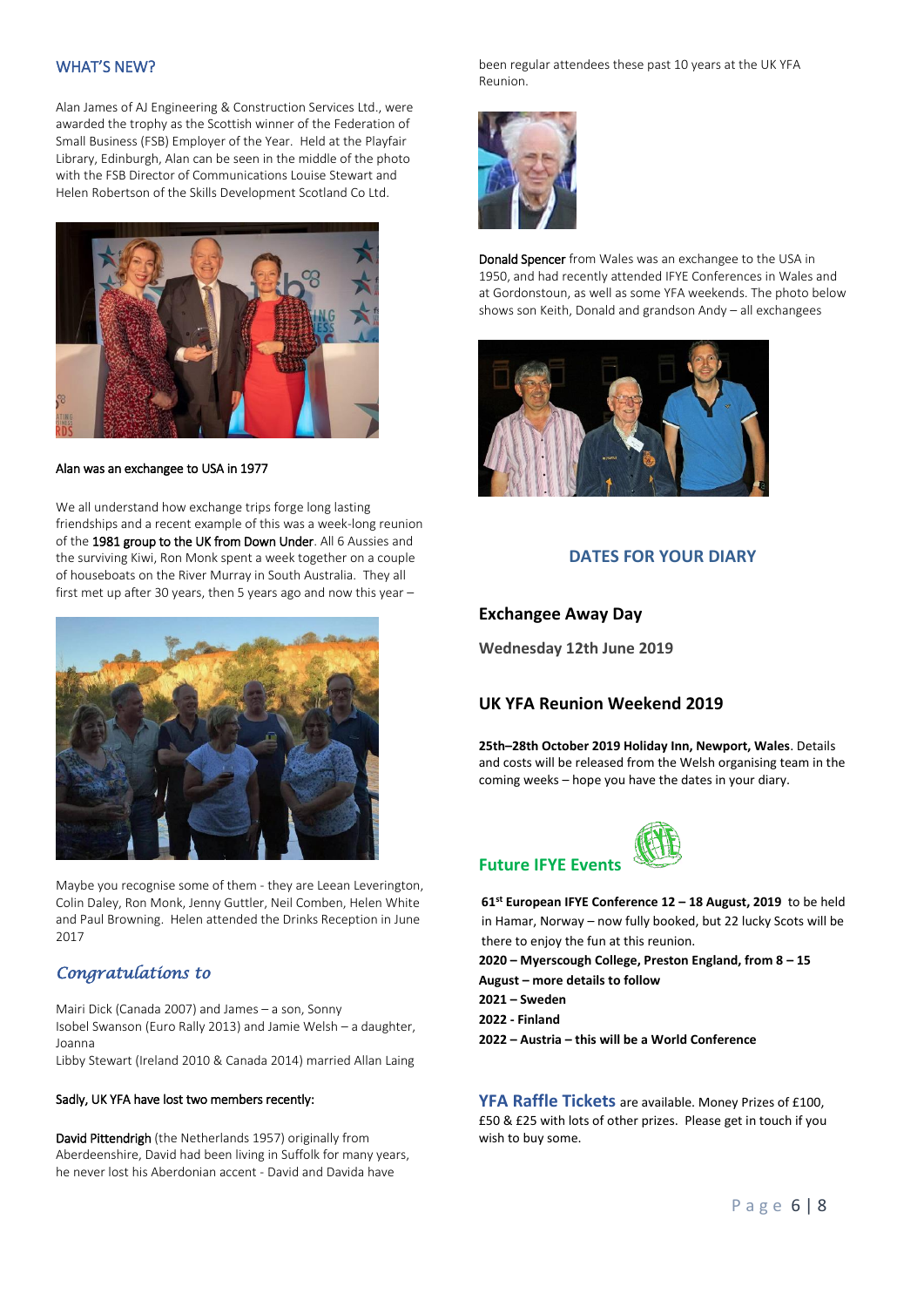# **CONTACT US:**

Young Farmers Ambassadors (YFA) Scottish Region



**Chairman & Treasurer: Neil Brims** [manitou626@hotmail.co.uk](mailto:manitou626@hotmail.co.uk) 07919 154711



**Secretary: Mary Turner** [yfa-sec-scottish](mailto:yfa-sec-scottish-region@hotmail.co.uk)[region@hotmail.co.uk](mailto:yfa-sec-scottish-region@hotmail.co.uk) 07817 166637



**Newsletter Editor & Vice Chairman: Katie Punler** [katiepunler@gmail.com](mailto:katiepunler@gmail.com) 07538 724175

**YFA MEMBERSHIP: If you haven't already paid your membership for 2019 – the £10 can be paid by standing order or £150 for lifetime membership – please get in touch for more payment details.**